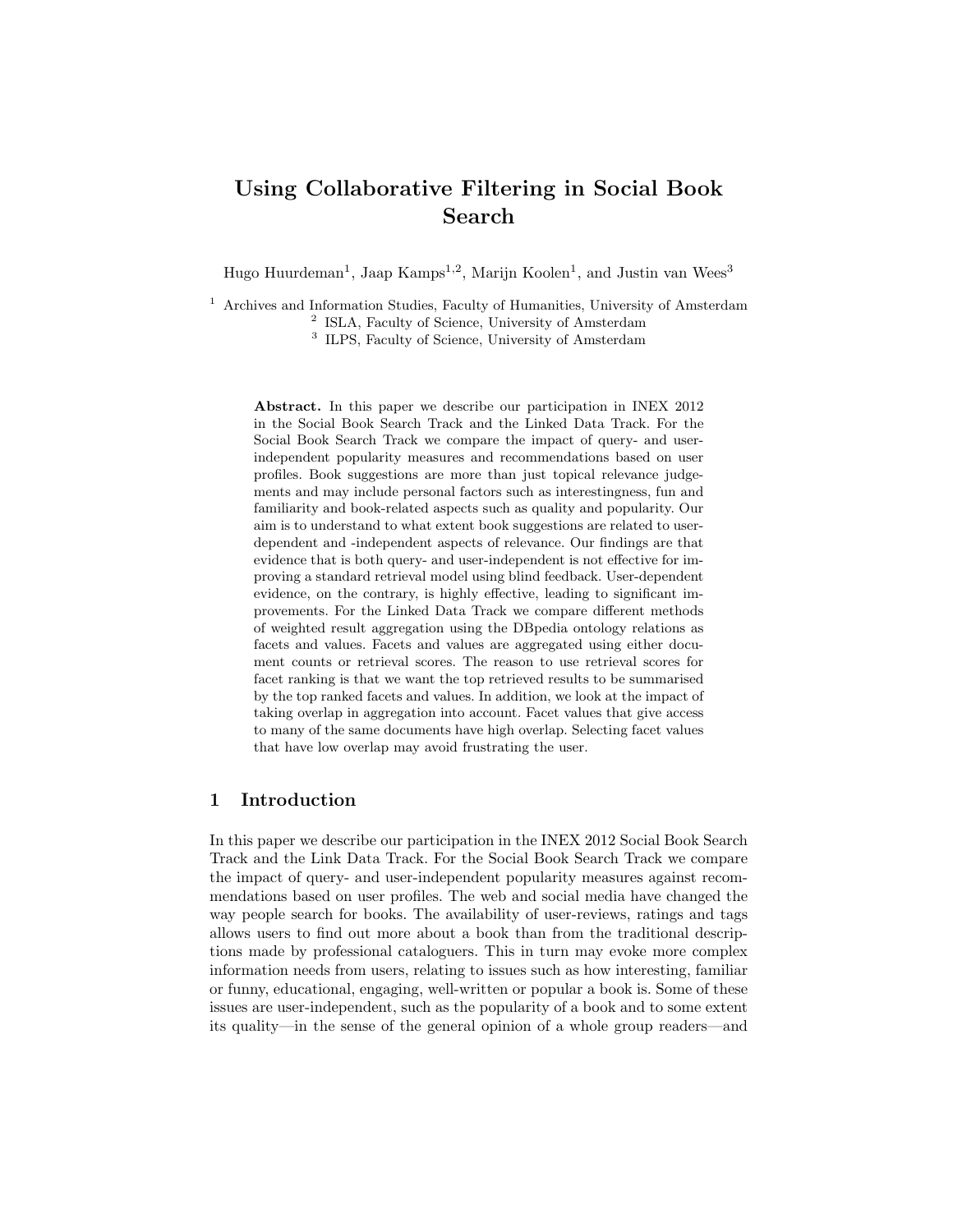can be derived from data such as the number of people who reviewed, rated or tagged a book. Others are more personal, such interestingness and familiarity, and would require individual user information from user profiles or browsing and purchase history. We combine the user-dependent and -independent evidence with query-dependent evidence from a retrieval system to find out whether book suggestion can benefit from user-dependent evidence.

For the Linked Data Track (LDT), we experiment with different ways of aggregating results. A standard approach is to rank facets and values using document counts. The facets and values that summarise the most retrieval results are considered the best summarisations. We compare this approach with aggregation based on retrieval scores, which prefers facet values that summarise the highest ranked documents. Assuming most of the relevant documents will be in the top ranks, result aggregation based on retrieval scores will be focused on the most relevant documents. The document collection of the LDT is rich in structure and offers multiple ways of summarising search results. We use the DBpedia ontology relations as facets and values for summarisation.

We describe our experiments and results for the Social Book Search Track in Section [2](#page-1-0) and for the Linked Data Track in Section [3.](#page-7-0) In Section [4,](#page-9-0) we discuss our findings and draw conclusions.

# <span id="page-1-0"></span>2 Social Book Search Track

The effectiveness of user-generated content on social book search may be partly due to its relation to popularity [\[3\]](#page-10-0). The amount of user-generated content available for individual books is heavily skewed, with popular books have many more tags, reviews and ratings than more obscure books. Much like the impact of document length on traditional ad hoc search [\[6\]](#page-10-1), the longer descriptions of popular books have a higher probability of matching query terms and possibly better term distribution statistics as well, with the result that retrieval models favour them over shorter descriptions of less popular books. This prompts the question whether the forum suggestions are merely the most popular among the topically relevant books, or whether personal preferences of the suggestors and topic creators brings in other aspects of relevance as well. If relevance in social book search is merely a combination of topical relevance and popularity, it would seem that book suggestions are mainly user-independent.

We want to compare the effectiveness of popularity priors against recommendations based on user profiles. The goal of our experiments is to investigate whether the impact of user-dependent evidence outweighs the available evidence for popularity, which is both query- and user-independent.

#### 2.1 User-independent Priors

From the book descriptions in the A/LT collection we can derive several indicators of popularity and quality.

We look at the following popularity priors: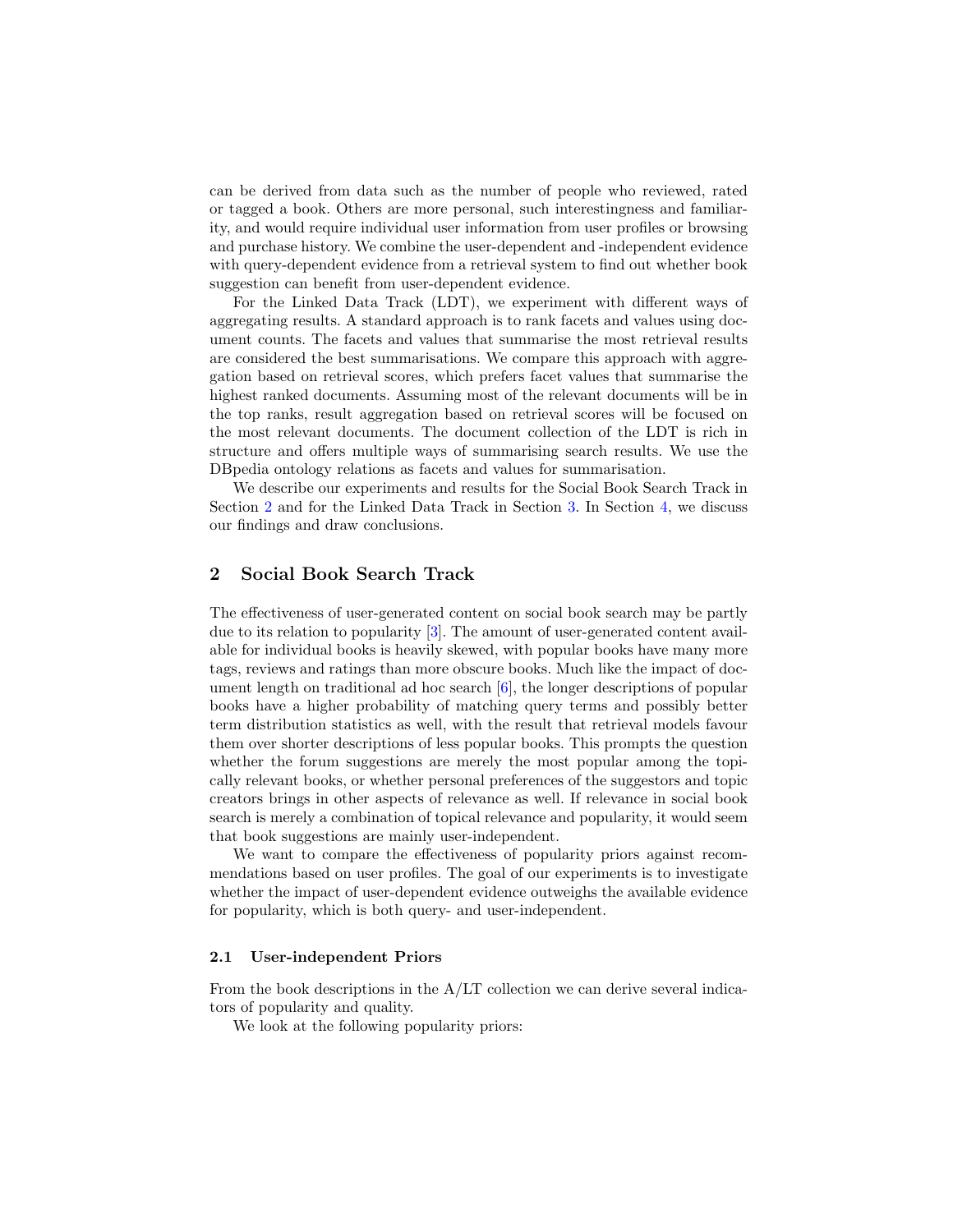- Length: document length. Although document length is not directly related to popularity, we assume that descriptions with many tags and reviews are longer than descriptions with no or few tags and reviews.
- Dirichlet: without smoothing, language models favour short documents. Dirichlet smoothing introduces an implicit document length bias [\[7\]](#page-10-2). As smoothing  $\mu$  increases, document length becomes less important with respect to term frequency. In other words, documents with high term frequency will be favoured over documents with low term frequency regardless of their document lengths. With equal term frequency, a long document will still score lower than a short document, but the difference is small if  $\mu$  is higher than the length of either document. The advantage of increasing  $\mu$  over using a document length prior is that it only prefers longer documents when they have a higher frequency of query terms. With a global document length prior, a very long document with few occurrences of query terms still gets a big boost.
- $-$  NumReviews: the number of reviews. A large number of reviews means a large number of people know the book and voiced their opinion about it. Note that in constructing the A/LT collection, a maximum of 100 reviews per book were included. Books with at least 100 reviews are all considered equally popular even though the real number of reviews would differentiate between them.
- $SumTag$ : the sum of all tag frequencies. The tag frequency of a tag tfor a book b is the number of users who assigned t to b. We assume that popular books are tag by more users than more obscure books and therefore have a higher total number of tags. Of course, it is possible for a book to receive many tags from a small group of users, but we expect this to be the exception rather than the rule. Only the 50 most frequent tags of a book are included. The tag frequency is unlimited however, and therefore the total number of tags is also not capped.
- $-$  MaxTag: the frequency of most popular tag. This avoids the problem of conflating cases where many people assign only a few tags each to a book and cases where few people each assign many tags to a book. If the most frequent tag is assigned by n different users, then at least n users know about this book.

Next, we define two quality priors:

- $-$  AvgRating: average rating. The arithmetic mean over all Amazon ratings for a work.
- $-$  BARating: The Bayesian average rating. The Bayesian Average (BA) takes into account how many users have rated a work. As more users rates the same work, the average becomes more reliable and less sensitive to outliers. We make the BA dependent on the query, such that the BA of a book is based on books related to the query. The BA of a book b is computed as:

$$
BA(b) = \frac{\hat{n} \cdot \hat{m} + \sum_{r \in R(b)} r}{n + \hat{n}}
$$
 (1)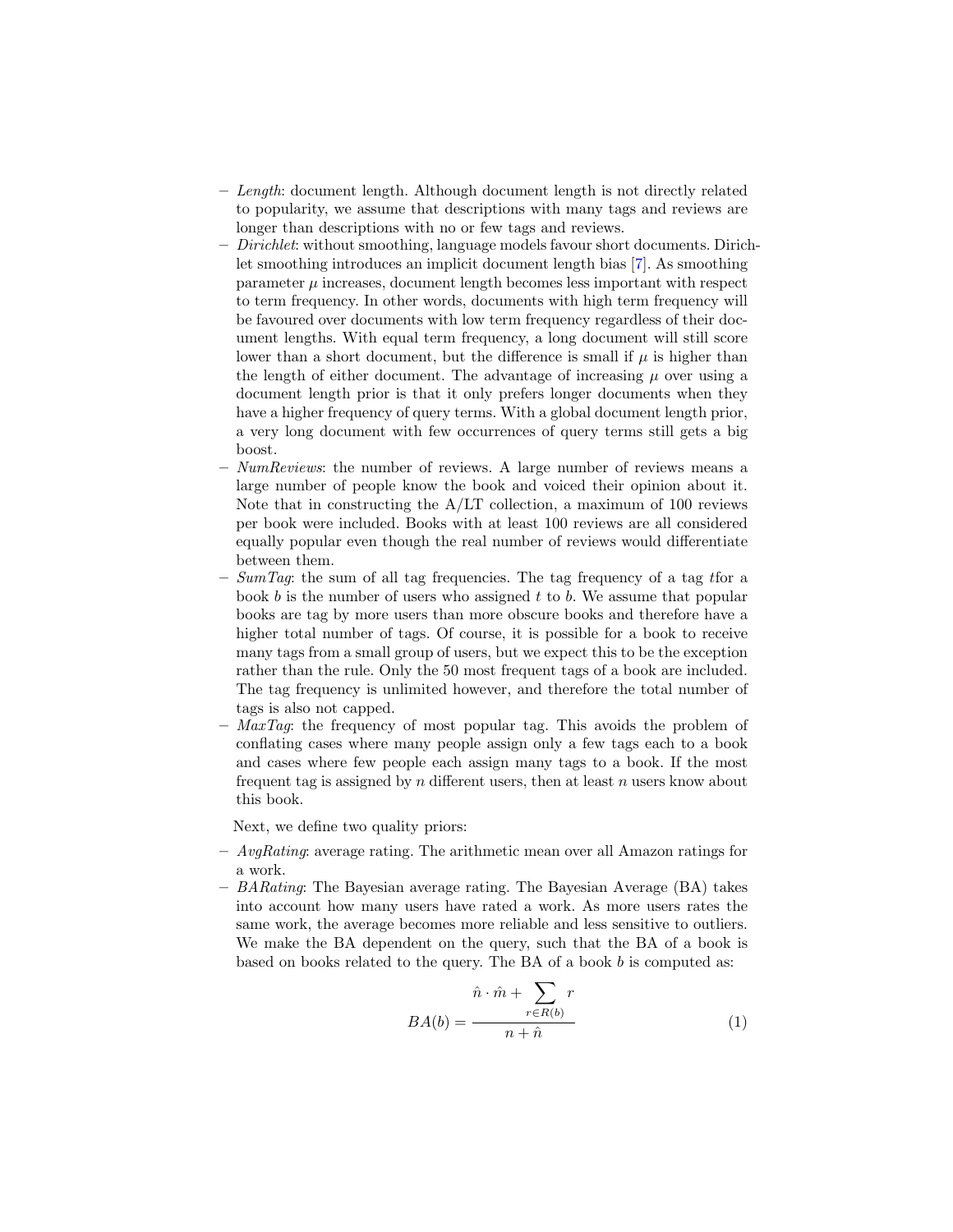where  $R(b)$  is the set of ratings for b  $\hat{m}$  is the average unweighted rating over all books in the top 1000 results and  $\hat{n}$  is the average number of ratings over all the books in the top 1000.

We crawled a random set of  $10,000$  books from LibraryThing to obtain popularity information. Each page dedicated to a book contains information on how many members have catalogued it, how popular it is (directly determined by ranking all books by the number of members who catalogued it), how many members have reviewed it and in how many forum discussions it is mentioned (derived from Touchstone mappings).

We use this set to compare the total number of tags and the frequency of the most frequent tag against the number of members who catalogued it. The correlation between these numbers indicates how well our tag-based priors reflect popularity.

#### 2.2 Collaborative Filtering

We want to compare the popularity based measures against methods that take the interests and preferences of the topic creator into account. Specifically, we want to look at collaborative filtering (CF) techniques to exploit the rich data available in the large network of users on LibraryThing. To build a recommender system based on CF, we had to obtain user profiles and personal catalogues of LibraryThing members. We started with a seed list of all the 1,104 users from the topic threads of the 211 topics of the 2011 SB task and crawled their personal catalogues and profiles. Links to other profiles (friends, members with interesting libraries) were extracted to continue the crawl. Because the members who participate in the forums may be different from other members, we also performed crawls based on random sets of 211, 1000 and 10,000 books. In each case, we extracted from each book page on LT the user names who have catalogued that book to generate another seed list. In total, we obtained 89,693 profiles (6% of all profiles) and 5,637,097 book ratings.

We experiment with neighbourhood-based and model-based recommendations and with rated transactions. Rated transactions indicate that a user catalogued a book and how she rated it. The k nearest neighbours  $((k-NN)$  of a user u, denoted  $N_i(u)$ , are computed using the Pearson correlation of their transaction vectors. The rating  $r_{ui}$  of an unseen item i for user u is estimated as:

$$
\hat{r}_{ui} = \frac{\sum_{v \in N_i(u)} w_{uv} r_{vi}}{\sum_{v \in N_i(u)} |w_{uv}|}
$$
\n(2)

where users  $v$  are the nearest neighbours who have rated i. For some books, none of the nearest neighbours gave a rating, and k-NN cannot make a rating prediction. In this case, the average of the ratings of all users in our crawl for this book is used. If there is only one user who has rated the book, no reliable average can be obtained and no prediction is made.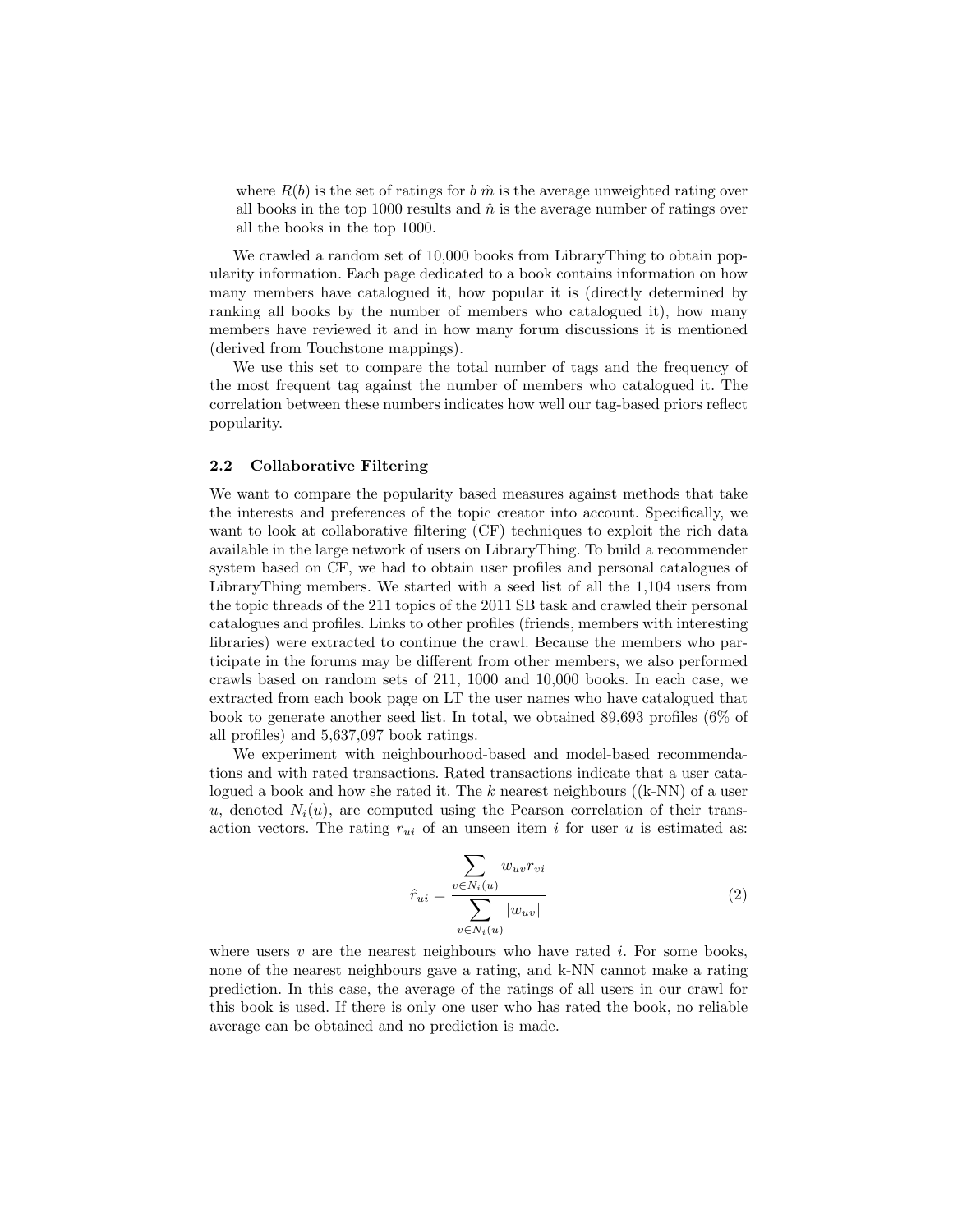Model-based recommender systems learn a predictive model based on the transactions of a user. The Singular Value Decomposition (SVD) method reduces the domain complexity by reducing the number of dimensions in the item space to a smaller set of underlying dimensions which represent the latent topics and user preferences [\[4\]](#page-10-3).

#### 2.3 Experimental Setup

We used Indri  $\begin{bmatrix} 8 \\ 6 \end{bmatrix}$  for indexing, removed stopwords and stemmed terms using the Krovetz stemmer. Based on the results from the 2011 Social Search for Best Books task [\[1\]](#page-9-1) we focus on the social metadata and indexed only usergenerated content—Amazon reviews and LibraryThing tags—and book identification fields: title, author, publisher, publication date, dimensions, weight, and number of pages.

The topics are taken from the LibraryThing discussion groups and contain a title field which contains the title of a topic thread, a group field which contains the discussion group name and a narrative field which contains the first message from the topic thread. In our experiments we only used the title fields of the topics as queries, which corresponds to the titles of the topic threads of the LT discussion forums. For the language model our baseline has default settings for Indri (Dirichlet smoothing with  $\mu = 2500$ ). We submitted two runs:

xml social : a standard LM run on the social metadata index.

xml social.fb.10.50 : a run on the social metadata index with pseudo relevance feedback using 50 terms from the top 10 results.

For the priors, each of the scores can be turned into a prior probability by dividing it by the sum of scores of all books in the collection. For instance, the document length prior probability is calculated as  $P_{Lenath}(d) = |d|/|D|$ , where D is the set of all books in the collection and  $|D| = \sum_{d \in D} |d|$ . The final document score is then:

$$
S_{Length}(d) = P(d|q) \cdot P_{Length}(d)
$$
\n(3)

With some priors there are problems with zero scores. A book with no reviews would have a prior probability of zero, which would result in a score  $S_{NumReviews} = 0$ . To solve this problem, we use the simple smoothing method known as Add-One, which adds one to the number of reviews of each book. The applies to the SumTag, MaxTag, AvgRating and BARating priors. In addition to linear prior probability, we experiment with log priors to compress the score range, thereby reducing the impact of the priors on the ranking. The log SumTag prior is calculated as:

$$
P_{Log(SumTag)}(d) = \frac{1 + Log(1 + SumTag(d))}{\sum_{d' \in D} 1 + Log(1 + SumTag(d'))}
$$
(4)

To rerank the retrieval results with user-dependent evidence from the Collaborative Filtering method, we use a linear combination:

$$
S_{CF}(d) = (1 - \lambda)P_{Ret}(d|q) + \lambda P_{CF}(d)
$$
\n<sup>(5)</sup>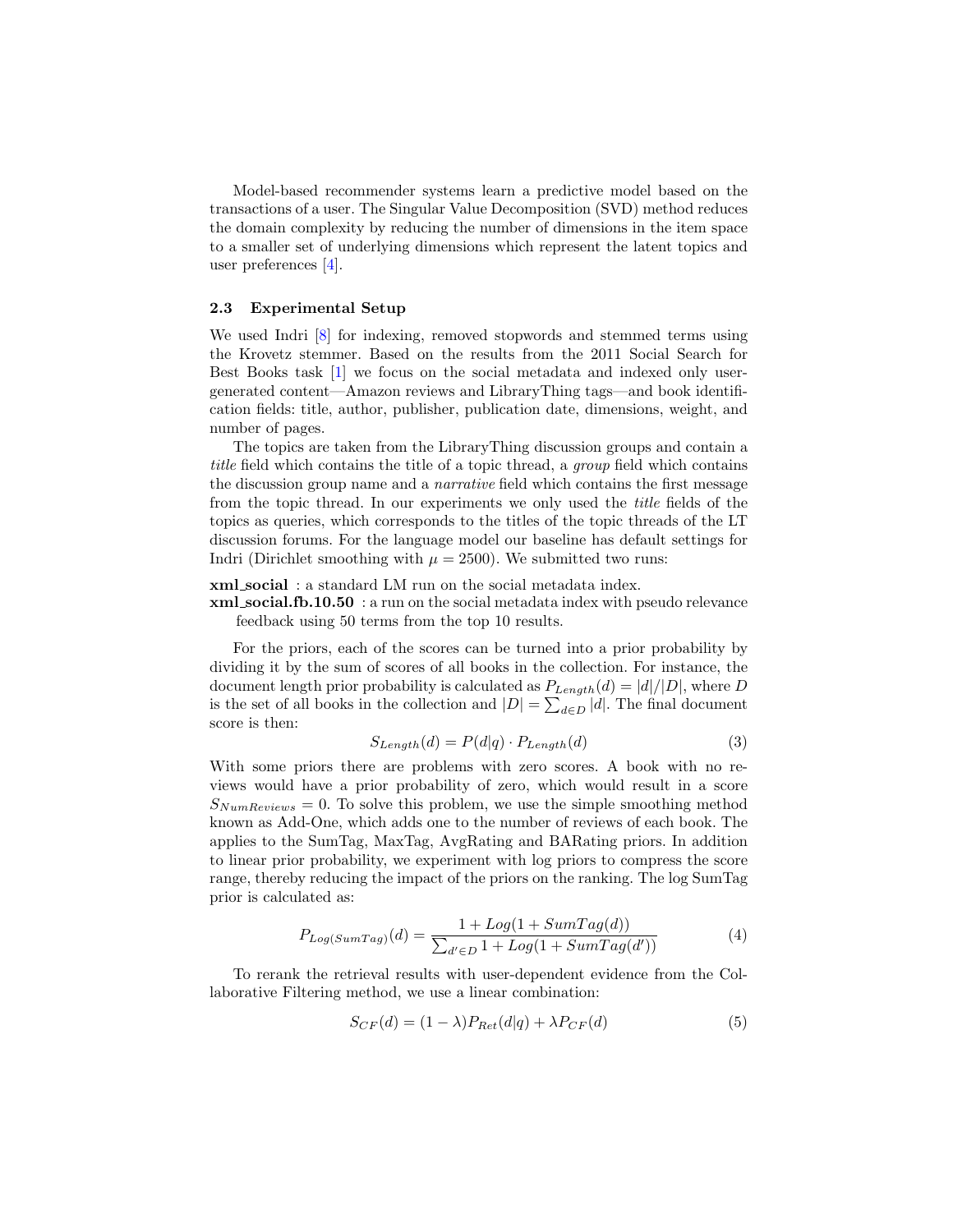<span id="page-5-0"></span>Table 1: Evaluation results for the official Social Book Search task runs. Significance levels are 0.05 (°), 0.01 (°) and 0.001 (°).

| Run                                                                                                               | MRR.  | nDCG@10 | P@10  | R@10  |
|-------------------------------------------------------------------------------------------------------------------|-------|---------|-------|-------|
| p4.xml_social<br>$p4.$ xml_social.fb.10.50 $0.370^{\circ}$ 11.8% $0.146$ 11.8% $0.138^{\circ}$ 10.3% $0.142$ 2.2% | 0.331 | 0.130   | 0.125 | 0.139 |

#### 2.4 Results

The relevance judgements for the SBS task are based on the book suggestions from the LT fourms, and are mapped to three different relevance values: irrele*vant* ( $\text{rv}=0$ ) for suggestions made by the topic creator herself, *relevant* ( $\text{rv}=1$ ) for suggestions by others that the topic creator did not catalogue afterwards, and highly relevant  $(rv=4)$  for suggestions that the topic creator catalogued after starting the topic. We refer to the latter as post-catalogued suggestions (PCSs).

We first discuss the results of the official submissions (Table [1\)](#page-5-0). Differences between the two runs are tested for statistical significance using a one-tailed Bootstrap test with 100,000 resamples, at significance levels of 0.05  $(°)$ , 0.01  $(°)$ and 0.001 (<sup>\*</sup>). The standard run on the xml social index scores 0.331 on MRR, which means the on average, the first relevant document is found at rank 3. In the 2011 SB task, for which similar topics were used but all suggestions were considered equally relevant, a run on the same index scored 0.2913 on nDCG@10, but with this year's judgements it scores only 0.130. Either the topics this year are harder, or the impact of the difference relevance values is big and the system fails to distinguish between the PCSs and the other suggestions. If we map the PCSs to relevance value  $rv = 1$ , the nDCG@10 score goes up from 0.130 to 0.171, and if we map all suggestions to  $rv = 1$  (similar to operationalisation used for last year's task), it goes up to 0.224. This means that this year's topics are more difficult, but also that the distinction between PCSs and other suggestions has made the task more difficult.

The feedback run improves upon the standard run for all four measures, with significant improvements for MRR and P@10. Adding terms from the top 10 documents leads to a better description of the information need. However, the improvement in nDCG@10, which emphasises the suggestions that the topic creator selects to add to her catalogue, is not significant. For our experiments with popularity and quality priors and recommendations we use the feedback run  $p\angle$ .*xml\_social.fb.10.50* as the baseline, which is the highest scoring run of all official submissions on nDCG@10.

The results are shown in Table [2.](#page-6-0) We start with the quality priors. The ratings have little impact on performance. All variants are able to improve MRR, but on the other measures the improvements are smaller and not significant. The only exception is the plain Bayesian average prior, which is more effective than the others. This suggests that ratings are mainly useful for improving very early precision. The improvement of the BA Rating prior on nDCG@10 suggests that topic creators take ratings into account when selecting books. However, most improvements are not significant. Perhaps ratings do not reflect quality well, or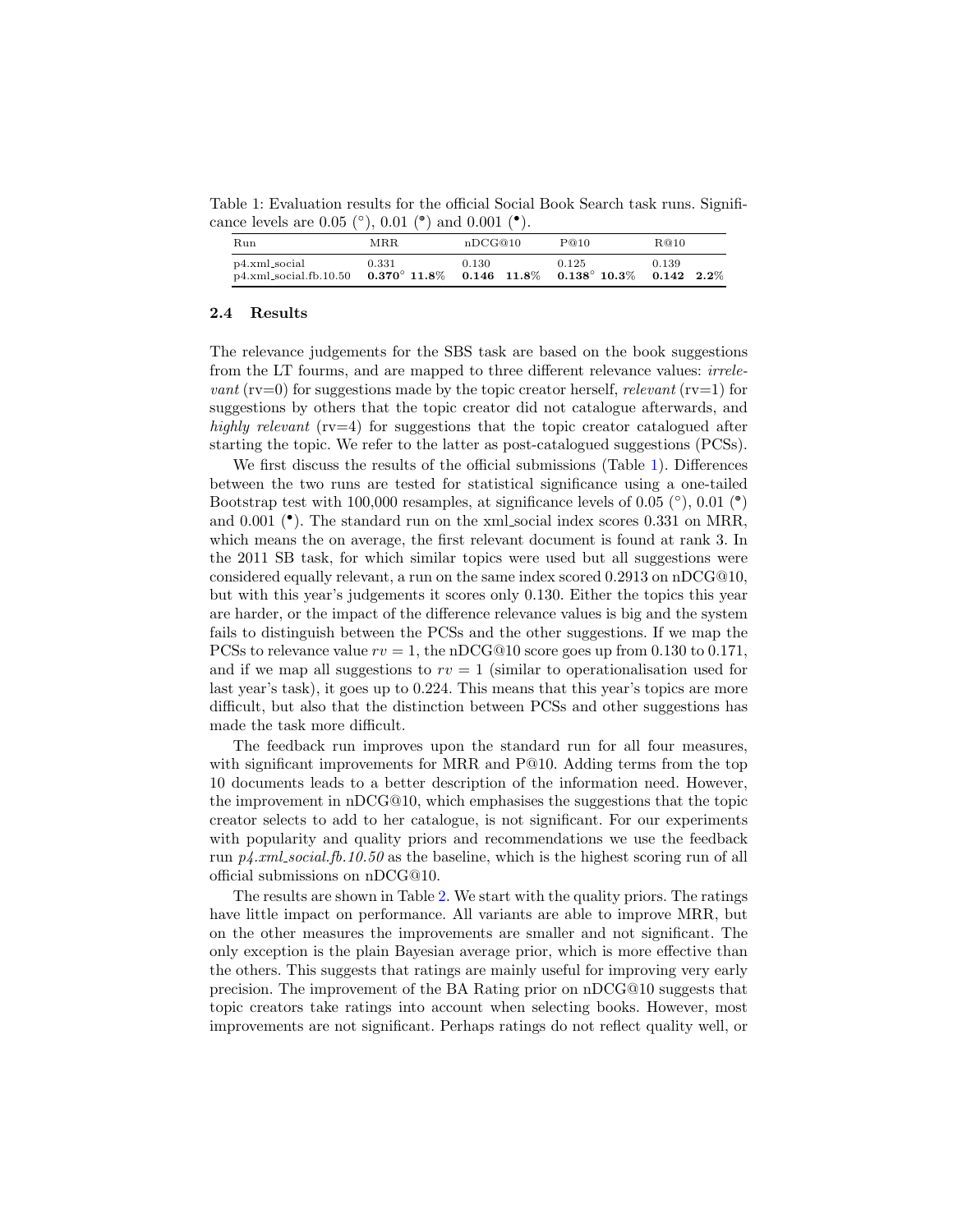<span id="page-6-0"></span>Table 2: Evaluation results for the Social Book Search task runs. Significance levels are 0.05 (°), 0.01 (°) and 0.001 (°).

| Run                               | MRR             |                         | nDCG@10           |                          | P@10                   |           | R@10                 |                         |
|-----------------------------------|-----------------|-------------------------|-------------------|--------------------------|------------------------|-----------|----------------------|-------------------------|
| Baseline                          | 0.362           |                         | 0.144             |                          | 0.122                  |           | 0.149                |                         |
| Quality priors                    |                 |                         |                   |                          |                        |           |                      |                         |
| AvgRating                         | 0.377           | 4.3%                    | 0.143             | $-0.6\%$                 | 0.122                  | $0.0\%$   | 0.153                | $2.6\%$                 |
| Log(AvgRating)                    | 0.373           | 3.2%                    | 0.143             | $-0.2\%$                 | 0.125                  | 2.5%      | 0.152                | 1.9%                    |
| <b>BA</b> Rating                  | 0.379           | 4.8%                    | 0.151             | 5.1%                     | 0.126                  | 3.4%      | 0.158                | $5.6\%$                 |
| $Log(BA \; Rating)$               | 0.374           | $3.6\%$                 | 0.142             | $-1.3%$                  | 0.124                  | 1.7%      | 0.151                | $0.9\%$                 |
| Popularity priors                 |                 |                         |                   |                          |                        |           |                      |                         |
| MaxTag                            | $0.290^{\circ}$ | $-19.7\%$               | $0.082^{\bullet}$ | $-43.3\%$                | $0.085^{\bullet}$      | $-29.9\%$ | $0.093^{\bullet}$    | $-38.0\%$               |
| Log(MaxTag)                       | 0.357           | $-1.2\%$                | 0.137             | $-4.4\%$                 | 0.116                  | $-5.2\%$  | 0.143                | $-4.4\%$                |
| SumTags                           | $0.274^{\circ}$ | $-24.3%$                | $0.080^{\bullet}$ | $-44.1%$                 | $0.087^{\bullet}$      | $-28.2\%$ | $0.089$ <sup>*</sup> | $-40.6\%$               |
| Log(SumTags)                      | 0.371           | $2.6\%$                 | 0.145             | $0.7\%$                  | 0.119                  | $-2.6\%$  | 0.149                | $-0.1\%$                |
| <b>NumReviews</b>                 | 0.370           | 2.4%                    | 0.129             | $-10.5\%$                | 0.110                  | $-9.4\%$  | 0.129                | $-13.9\%$               |
| Log(NumReviews)                   | $0.403^{\circ}$ | 11.4%                   | 0.161             | 12.1%                    | 0.130                  | $6.8\%$   | 0.158                | 5.9%                    |
| Length priors                     |                 |                         |                   |                          |                        |           |                      |                         |
| Length                            | 0.357           | $-1.2%$                 | 0.126             | $-12.4%$                 | 0.112                  | $-8.5\%$  | 0.137                | $-8.4\%$                |
| Log(Length)                       | 0.379           | 4.8%                    | 0.149             | 4.0%                     | 0.121                  | $-0.9\%$  | 0.149                | $-0.3%$                 |
| Dirichlet $\mu = 5000$            | 0.357           | $-1.2\%$                | 0.150             | 4.2%                     | 0.128                  | 5.1%      | 0.160                | 7.2%                    |
| Dirichlet $\mu = 10000$           | 0.371           | 2.7%                    | 0.153             | 6.7%                     | 0.128                  | 5.1%      | 0.160                | 7.2%                    |
| Dirichlet $\mu = 15000$           | 0.355           | $-1.9\%$                | 0.151             | 5.4%                     | 0.124                  | 1.7%      | 0.150                | 0.4%                    |
| Recommendation                    |                 |                         |                   |                          |                        |           |                      |                         |
| k-NN (N=50, $\lambda$ =0.0001855) |                 | $0.411^{\bullet}$ 13.6% |                   | $0.181^{\bullet} 26.0\%$ | $0.154^{\circ} 26.5\%$ |           |                      | $0.199^{\bullet}$ 32.9% |
| SVD (K=100, $\lambda$ =0.000185)  | $0.403^{\circ}$ | 11.3%                   | $0.172^{\bullet}$ | 19.8%                    | $0.149^{\bullet}$      | 22.2%     | $0.187$ <sup>*</sup> | 24.9%                   |

quality is not effective as user-independent evidence. In the latter case, it might mean that quality is perceived differently by different users.

Next we discuss the popularity priors. The tag-based priors lead to significant drops in performance when used directly. Curbing their impact by taking the log of the MaxTag or SumTag scores is still not effective. Only the Log(SumTag) prior leads to small but insignificant improvements on MRR and nDCG@10. The number of reviews is more effective. The plain NumReviews prior only improves MRR but hurts performance on the other measures. The compressed score range of the Log(NumReviews) prior is more effective. Performance on all measures improves, with more than 11% improvements for MRR and nDCG@10. The larger improvement for nDCG@10 than for P@10 indicates the reviews are particularly useful for promoting suggestions that the topic creator decides to catalogue. Only the improvement on MRR is significant. This can mean that the number of reviews is a better indicator of popularity than SumTags and MaxTag, or that the topic creator tends to select books for which multiple reviews are available.

The Length prior is only effective when logged, and only improves performance on MRR and nDCG@10, but not significantly. The implicit length prior of the Dirichlet smoothing parameter  $\mu$  is more stable, and improves performance on all measures for  $\mu = 10,000$ . With higher values for  $\mu$ , performance starts to drop. Completely ignoring document length and only considering term frequency and document frequency is not good for performance. Even though promoting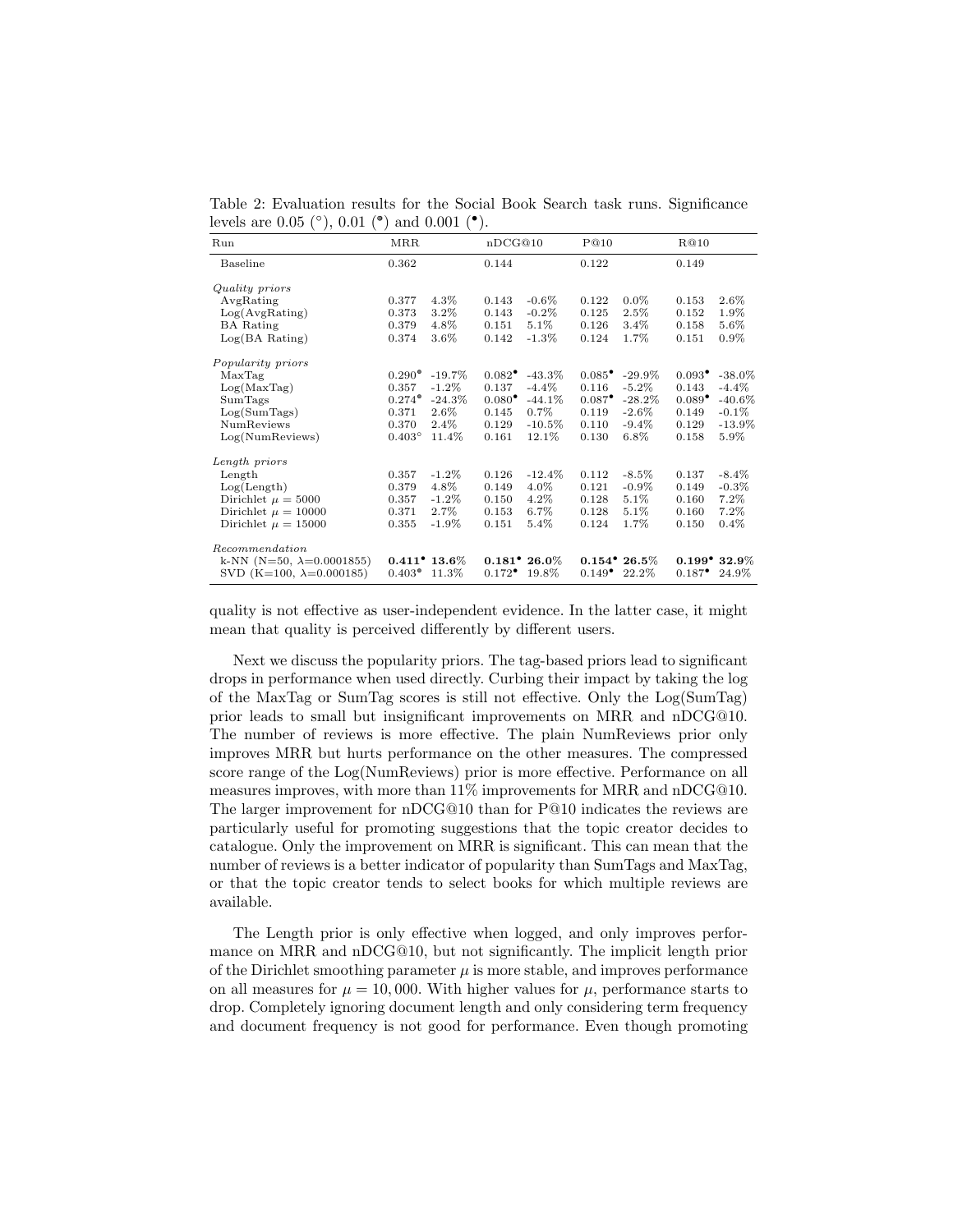longer document is effective, it is still important to connect term frequency to the amount of text in a document.

Although some popularity and quality ratings can improve performance, any improvements on the official measure nDCG@10 are not significant. Evidence that is both user- and query-dependent seems not effective for social book search.

Finally, we turn to the impact of combining retrieval with recommendation. For the k-NN method we experimented with different neighbourhood sizes (25, 50, and 100 neighbours) and  $\lambda$  values. Typically, the best performance with k-NN is achieved with  $20 \leq k \leq 50$  ([\[2\]](#page-9-2)). We show only the best performing combination, where  $k = 50$  and  $\lambda = 0.0001855$ . For the SVD method, best performance was achieved with 100 dimensions (K=100) and  $\lambda = 0.000185$ ). The recommendations from both SVD and k-NN lead to significant improvements on all measures. User-dependent evidence is highly effective for social book search. The k-NN method performs better than the more complex SVD method.

In sum, evidence based on personal preferences of the user seems much more effective than user-independent evidence based on popularity and quality. The low impact of the quality priors might indicate that quality in book search is more user-dependent. The effectiveness of the number of reviews may be an indicator that popularity can be effective, but also that forum members looking for books only catalogue books for which reviews are available. This is in line with our previous findings that workers on Mechanical Turk, when judging the relevance of books for the same LT forum topics, find it hard to judge books for which no reviews are available Koolen et al. [\[3\]](#page-10-0). With the presence of user reviews, the nature of relevance judgements has become more complex and goes beyond mere topical relevance.

# <span id="page-7-0"></span>3 Linked Data Track

For the Faceted Search Task of the Linked Data Track, systems are required to create a list of both facets and facet values for the explorative search queries contained in the topics of this task. The derived facets should describe relevant information for each of the queries featured in the task, preferably resulting in compact summaries of the available data. Our aim is to experiment with different ways of aggregating results, using either document counts or retrieval scores, and either ignoring or penalising document overlap in the ranking of facet values. The idea behind using retrieval scores for aggregation is that we want to focus on the top ranked results, as the retrieval model ranks documents by relevance, with the most relevant documents in the top of the list. Facet values that summarise many of the top documents give the user easy access to the most relevant documents.

Of course, the point of aggregation is to summarise long lists of results effectively and efficiently, so focussing on facet values that summarise only the top few documents defies the purpose of result aggregation. Good facet value selection requires a careful balance between high coverage and giving access to the most relevant documents.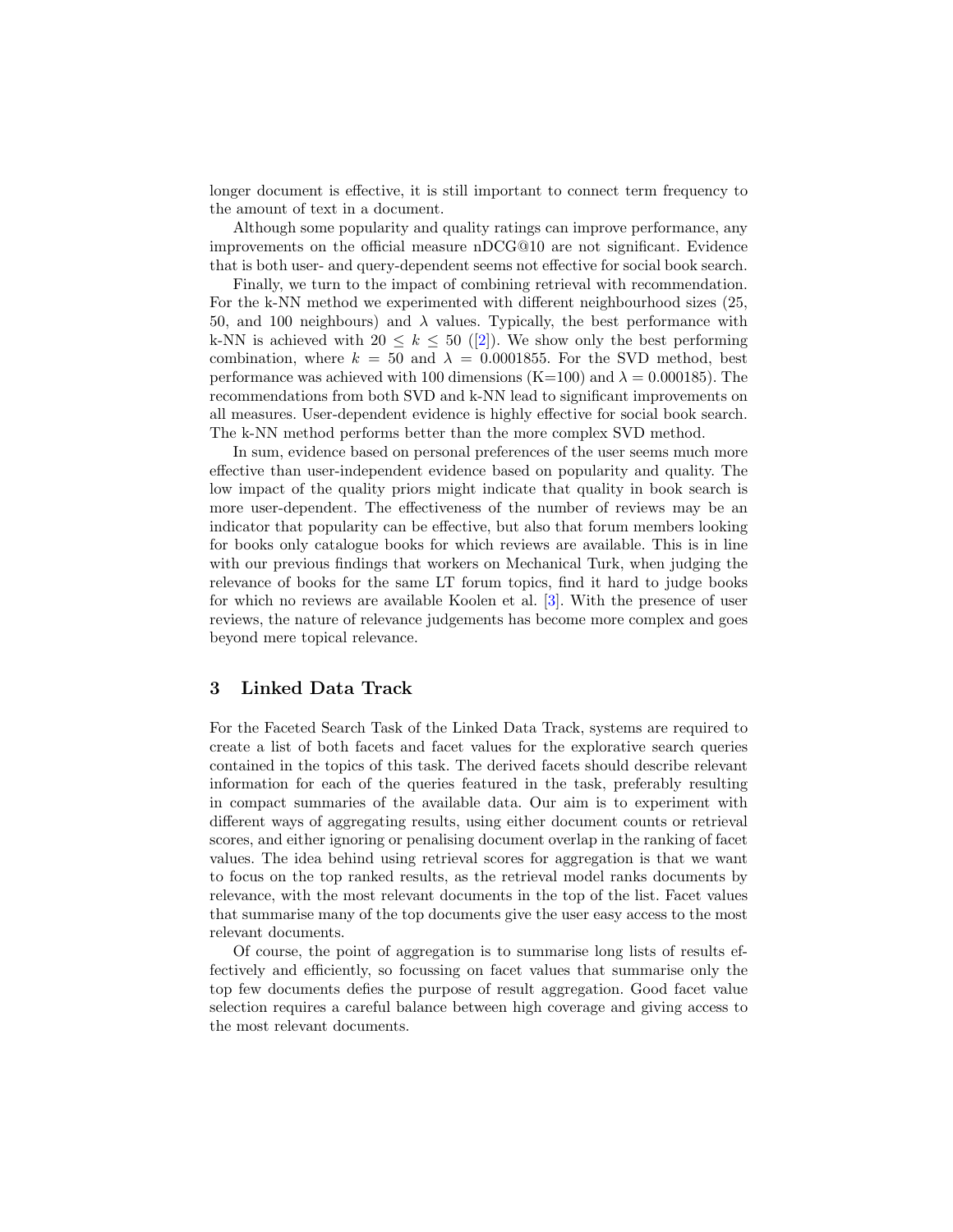#### Experimental Setup

We use Indri  $[8]$  with Krovetz stemming and default smoothing (Dirichlet with  $\mu = 2500$ ) for indexing. Up to 2000 documents were retrieved using title fields only. We submitted one run for the Ad Hoc Search Task. For the Faceted Search task we were not able to finish any runs in time for the submission deadline.

The Ad Hoc run is used as the basis for carrying out the Faceted Search Task. We explored possibilities to extract different facets and facet values from the data available in the Wikipedia-LOD collection of the Linked Data Track. The candidate facets consist of the DBpedia relations and properties for each Wikipedia article included in the collection. For our exploration, we are also using additional ontological data available from DBpedia itself.

#### Facet selection

As a basic approach to performing the selection of facets, we used the concept of 'facet coverage' [\[1\]](#page-9-1). This refers to the number of documents that are summarized by a facets top n values. The aim is to provide compact summaries of the available data using the selected facets, so these facets ideally should cover a high number of documents.

Using the ontology relations of DBpedia, we generated a list of all possible facets for a topic from the available DBpedia properties contained in each Wikipedia-LOD article in the collection. The list of facets includes the top 5 values for each facet, based on the number of documents a value covers, and the top 5 values based on their retrieval scores (originating from the baseline run created using Indri). To select a number of top facets out of the list of all facets for a given query, we are using different methods. One way to select the facets is based on the facet coverage. A disadvantage of this method, however, is that this does not take the overlap between facets into account. Therefore, a second method has been used, coverageNO, that focuses on the number of unique documents summarized by the facets top n values (see also [\[1\]](#page-9-1)).

Based on a recursive selection method, it is possible to create a hierarchical list of facets and facet values. There are some issues with the available data from DBpedia, which influenced the facet selections that we explored in our research. First of all, there is a wide range of properties that are used for DBpedia entities, but not all of them are applied consistently. Furthermore, a substantial number of the top-ranked results from our baseline run do not have DBpedia properties, except for links to other pages, and therefore are not included in the generated facets. Finally, some of the entities have incorrect properties, possibly due to the semi-automatically generated structure of DBpedia, that is based on the userauthored data of Wikipedia. To overcome these limitations, we are also exploring ways to include additional data from DBpedia in the process of selecting facets, for example the ontological structure of DBpedia.[1](#page-8-0)

<span id="page-8-0"></span><sup>1</sup> URL: <http://mappings.dbpedia.org/server/ontology/classes/>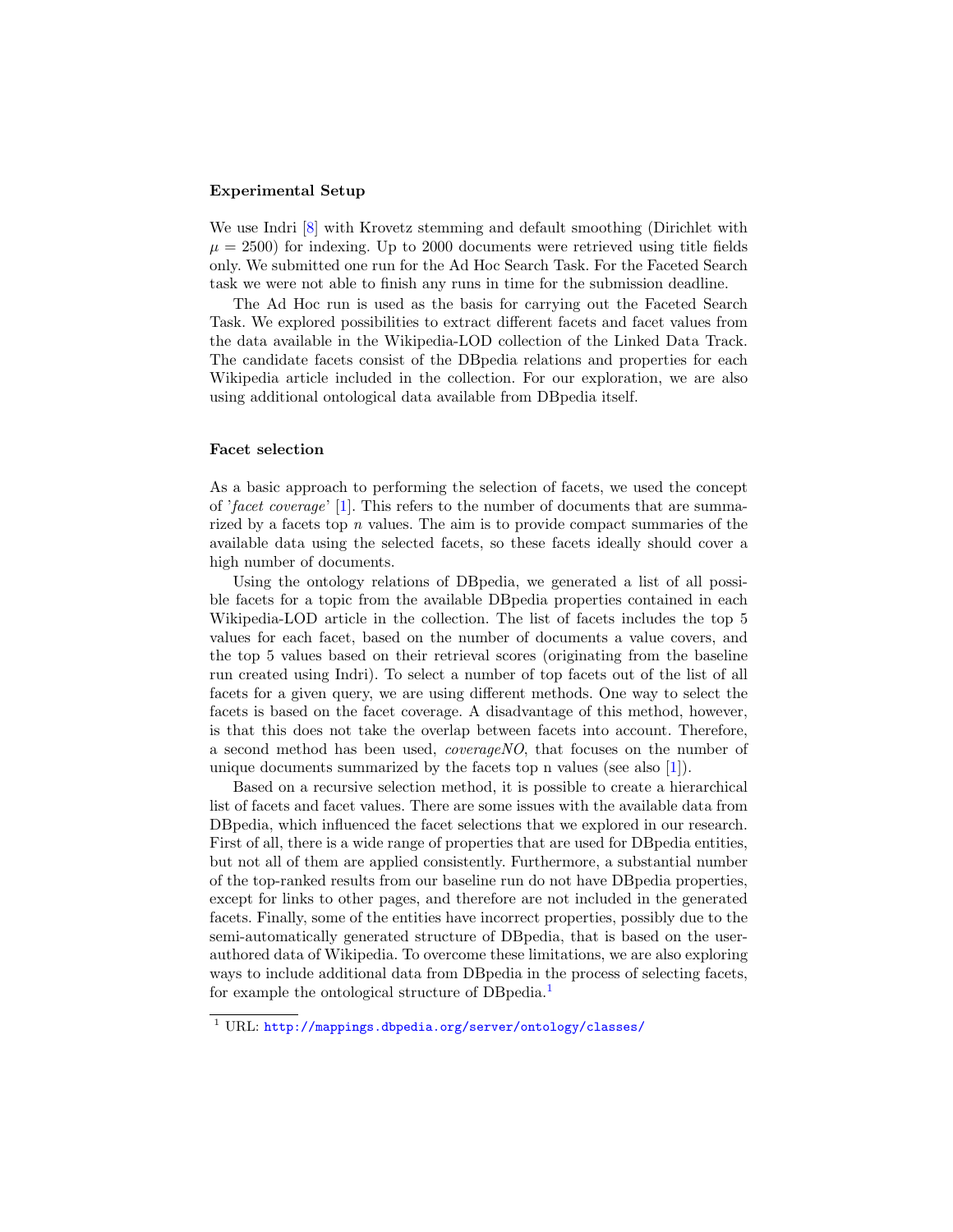# <span id="page-9-0"></span>4 Conclusion

In this paper we discussed our participation in the INEX 2012 Social Book Search Track and the Linked Data Track.

For the Social Book Search Track, we experimented with user-dependent and user-independent evidence in the form of document priors—length, book ratings, and numbers of tags and reviews—and user-dependent evidence in the form of recommendations from collaborative filtering approaches. We crawled a large set of user profiles and personal catalogues of LibraryThing members and experimented with neighbourhood-based and model-based recommender systems.

We found that document priors reflecting quality and popularity do not improve performance of a standard language model with blind feedback. The number of reviews of a book is the most effective prior, but does not lead to significant improvements. It is not clear whether the number of reviews is effective because it reflects popularity or because it promotes books for which the searcher can read multiple reviews and therefore make a more informed selection. Our findings suggest that evidence that is both query- and user-independent is not effective for social book search.

In contrast, user-dependent information from recommender systems is highly effective. Both k-nearest neighbour and SVD approaches lead to significant improvements. Although the k-NN method is less complex than SVD, it is the more effective of the two. Our findings suggest that user-dependent evidence is more important than user-independent information.

For the Linked Data Track, our aims are to compare the effectiveness of different result aggregation approach and of ignoring or penalising overlap in the results summarised by the chosen values of a selected facet. We are still implementing this model and the relevance judgements are not yet available, so we have no evaluation results yet.

Acknowledgments This research was supported by the Netherlands Organization for Scientific Research (NWO projects  $# 612.066.513, 639.072.601,$  and 640.005.001) and by the European Communitys Seventh Framework Program (FP7 2007/2013, Grant Agreement 270404).

### Bibliography

- <span id="page-9-1"></span>[1] F. Andriaans, M. Koolen, and J. Kamps. The importance of document ranking and user-generated content for faceted search and book suggestions. In S. Geva, J. Kamps, and R. Schenkel, editors, Focused Retrieval of Content and Structure: 10th International Workshop of the Initiative for the Evaluation of XML Retrieval (INEX 2011), volume 7424 of LNCS. Springer, 2012.
- <span id="page-9-2"></span>[2] C. Desrosiers and G. Karypis. A comprehensive survey of neighborhoodbased recommendation methods. In Ricci et al. [\[5\]](#page-10-5), pages 107–144. ISBN 978-0-387-85819-7.